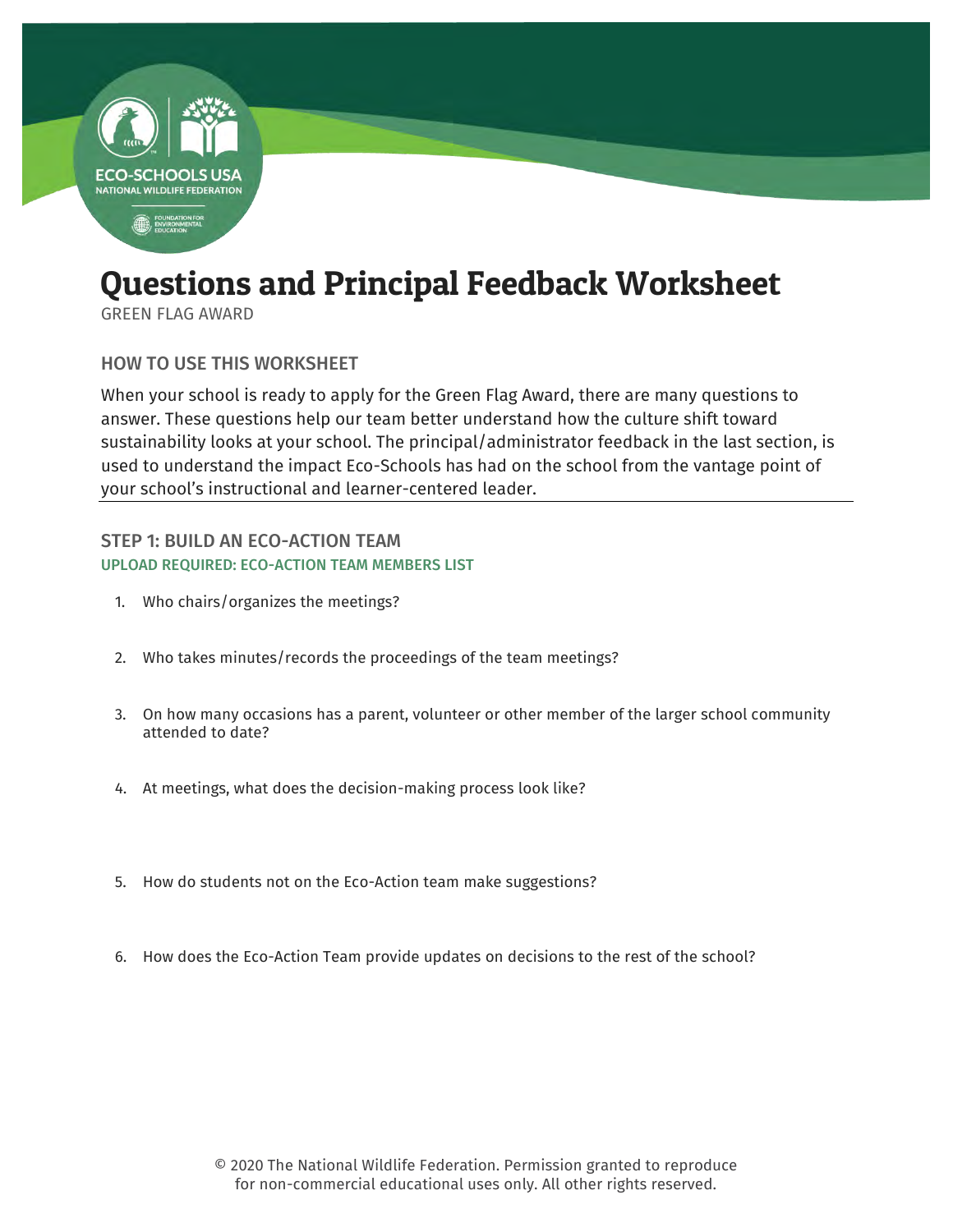

## STEP 2: CONDUCT A PATHWAY AUDIT UPLOAD REQUIRED: PATHWAY AUDITS – THREE TOTAL

1. Who conducted the baseline audits and when (generally)?

### STEP 3: DEVELOP AN ECO-ACTION PLAN UPLOAD REQUIRED: ECO-ACTION PLAN

1. Who was involved in developing the Eco-Action Plan? Briefly describe the process.

×.

2. Briefly explain how the team shared the Eco-Action Plan with the rest of the school and the larger community.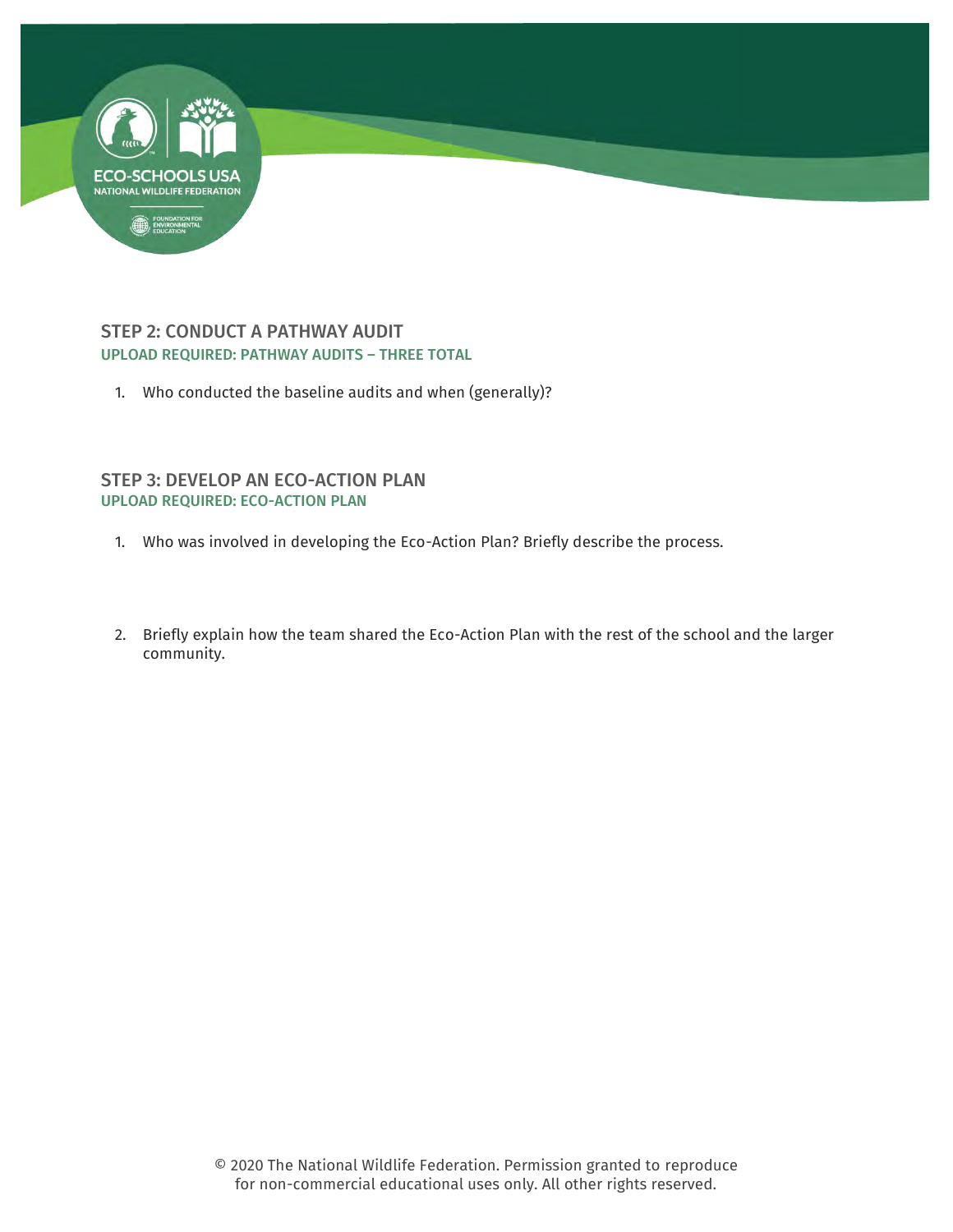

#### STEP 4: MONITOR AND EVALUATE UPLOAD REQUIRED: POST-ACTION AUDIT (OPTIONAL-PHOTOS/VIDEOS)

If you did not complete an Eco-Schools USA Pathway Audit, you must answer the following questions related to each pathway related to the Green Flag Award.

1. Pathway 1: Target Goal

Steps Taken

Progress and Results

2. Pathway 2: Target Goal

Steps Taken

Progress and Results

3. Pathway 3: Target Goal

Steps Taken

Progress and Results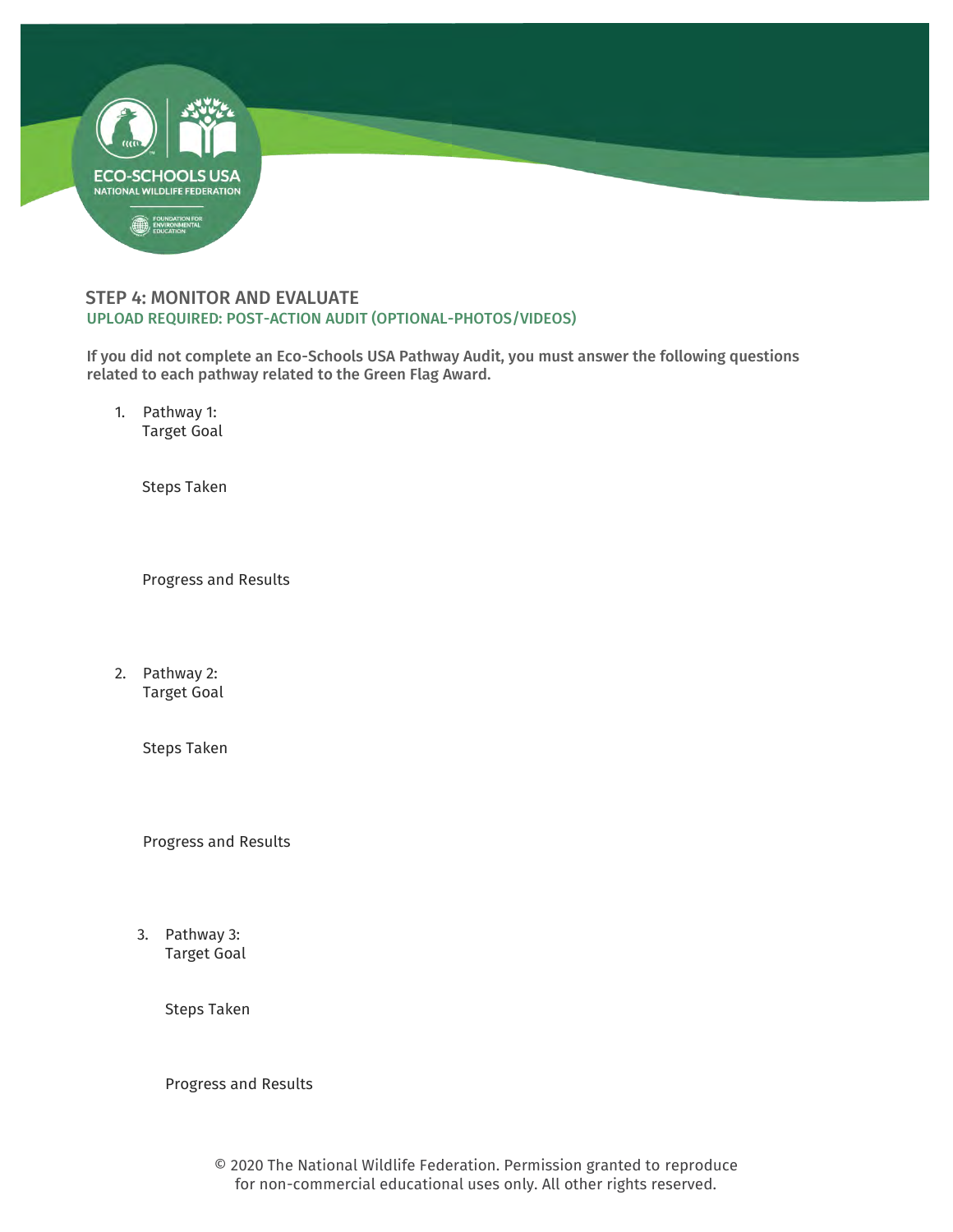

## STEP 5: CONNECT TO THE CURRICULUM

Provide 3 brief lesson examples that demonstrate a link to the school's commitment to becoming more sustainable. Include the grade level(s), subject area(s) and activities or outcomes.

Lesson 1.

Lesson 2.

Lesson 3.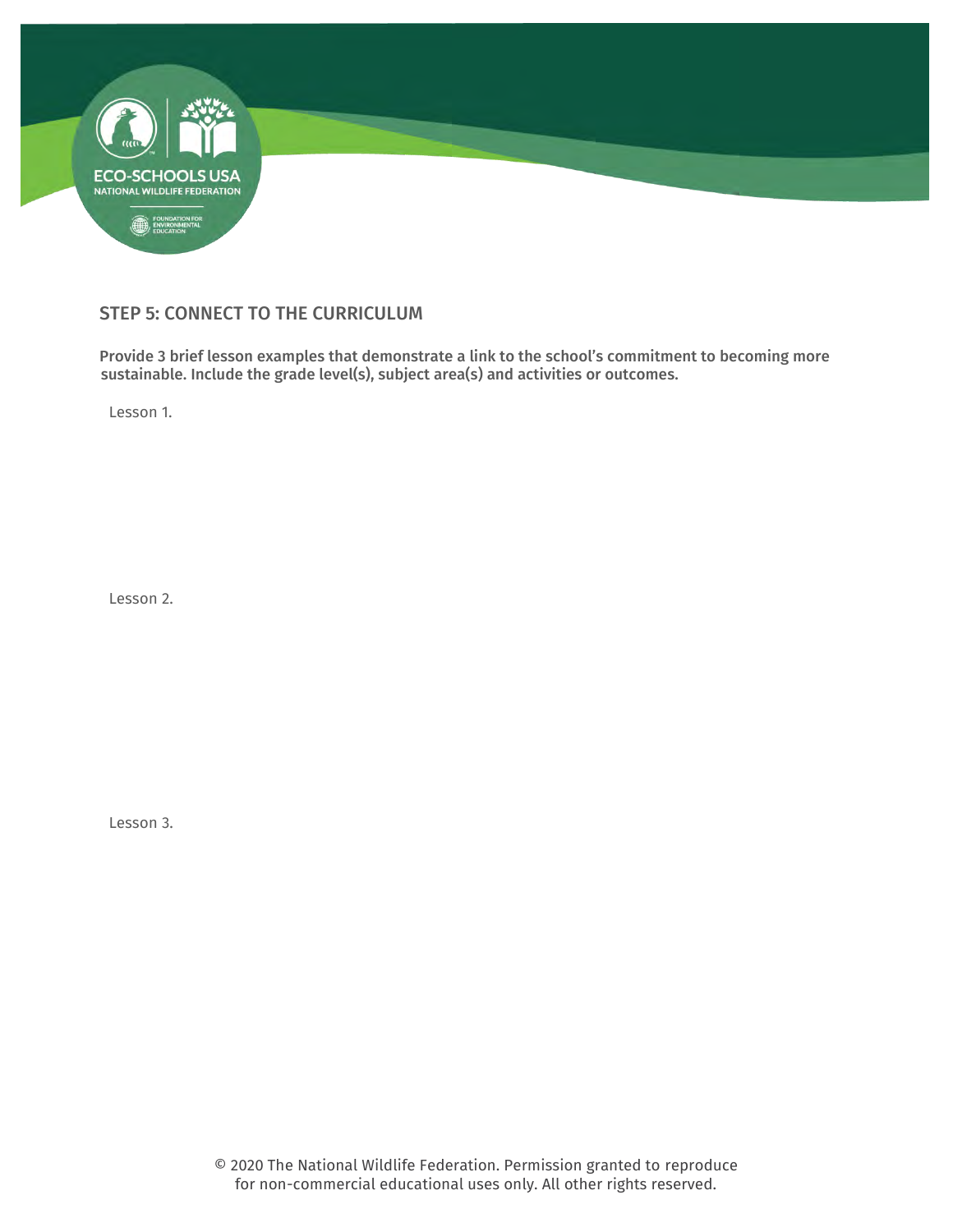

# STEP 6: ENGAGE AND CONNECT WITH THE COMMUNITY

1. What is the most used method of communication to students, staff and community members?

**Second** 

- 2. Briefly outline the types of information that is communicated.
- 3. Who is responsible for generating new content?
- 4. How often is new material generated for communications?
- 5. How frequently is new content shared?
- 6. Describe other methods of communication used to promote the school's participation in Eco-Schools USA (e.g. website, posters, social media).

#### STEP 7: CREATE AN ECO-CODE UPLOAD REQUIRED: ECO-CODE

- 1. Briefly explain the Eco-Code development process.
- 2. Where is it displayed?
- 3. How does the team ensure all students are aware of the school's eco-code?

© 2020 The National Wildlife Federation. Permission granted to reproduce for non-commercial educational uses only. All other rights reserved.